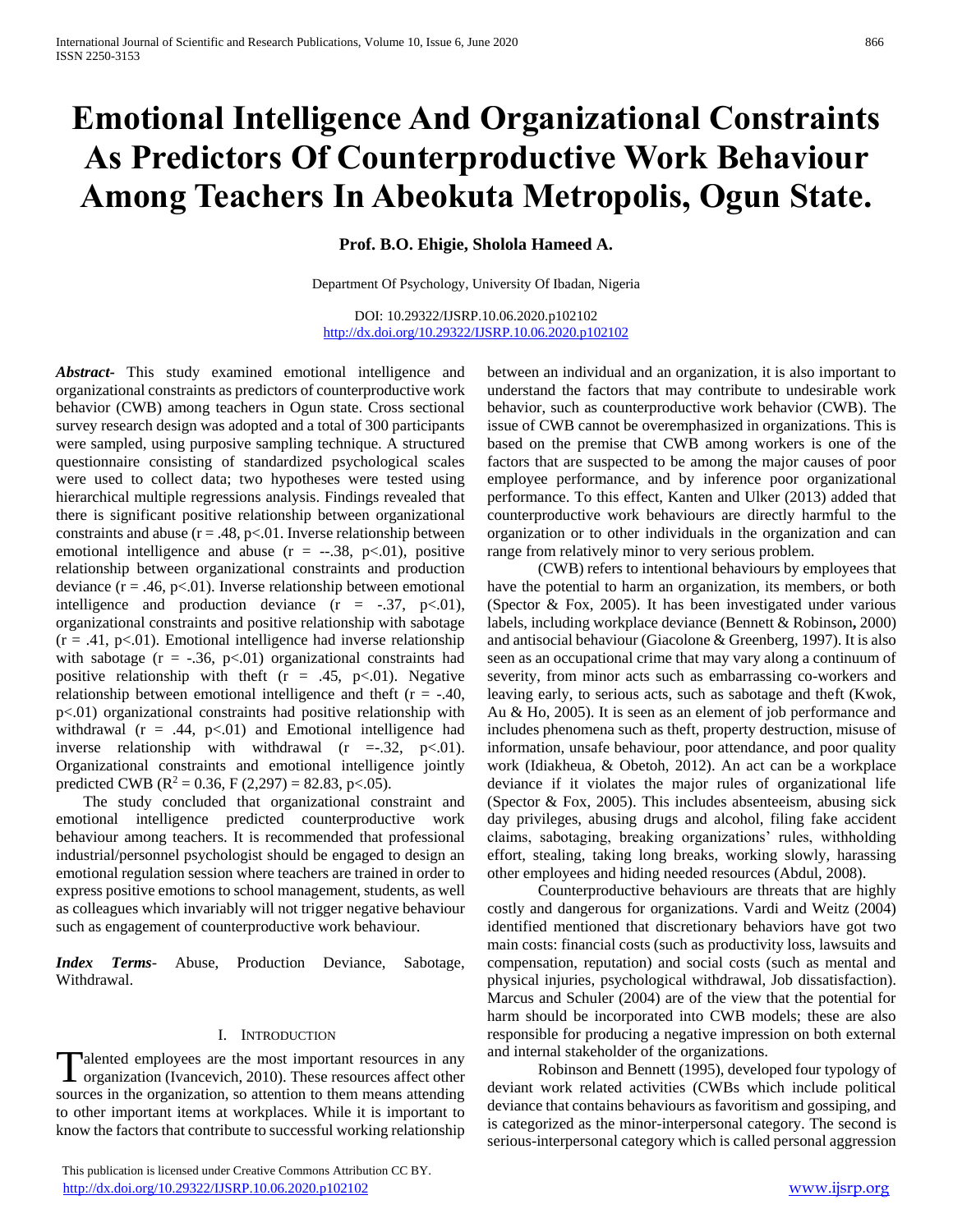and contains behaviors as abuse and theft. The third is minororganizational category which contains behaviors as withdrawal and is called production deviance. The serious-organizational category is the fourth and it contains behaviours as sabotaging and damaging organizations property, and is called as property deviance. Effiong, (2006) reported that absenteeism, tardiness, gossiping and lack of commitment are on a high increase among secondary school teachers in Nigerian schools; this has negative implications on the ethical decline in the Nigerian educational system.

 Researchers over the years have found different factors or buffers that can influence counterproductive work behavior., Due to its costly and harmful consequences, Vardi and Weitz (2004), have suggested that more studies are needed to understand the determinants of CWB. The present study is therefore aimed at exploring some organizational and personal factors that are likely to predispose employees to such maladaptive workplace behaviors. CWB is harmful for the school and students in all its forms, whether it is overt or covert. Therefore, for such behaviour to be controlled, its antecedents need to be known and shared. This can be achieved through empirical investigation. Based on this assertion, this present study aim at examining some organizational and personal factors such as emotional intelligence and organizational constraints

 Emotional intelligence (EI) has been defined as the ability to motivate oneself, to persist in the face of frustrations, to control impulse and delay gratification, to regulate one's moods, to keep distress from interfering with the ability to think, to empathize, to hope, to perform and to be creative (Erasmus, 2007). Ofoegbu and Ayobami, (2013) define emotional intelligence (EI) as a person's capacity to appropriately regulate his/her emotions, and to use the information to guide one's thinking and action. According to Goleman (1998), emotional intelligence has five major components: Knowing one's emotions (self-awareness), managing one's emotions (self-regulation), motivating one's emotion (motivation,), recognizing emotions in others (empathy), and handling relationships (social skills). Self-awareness refers to the ability of a person to perceive his strengths, emotions, worth and capabilities. Thus, EI plays an important role in shaping the life of every individual's performance at home and workplace. An employee with high emotional intelligence can manage his or her own impulses, communicate with others effectively, manage change, solve problems, and use humour to build rapport in tense situations. This clarity in thinking and composure in stressful and chaotic situations is what separates top performers from weak performers in the workplace. The inability of some employees to regulate their emotions can be the major reason why teachers might engage in counterproductive behaviour at work.

 Organizational constraint is another factor that is likely to predispose teachers to counterproductive work behavior. Organizational constraints are defined as perceived aspects or limitations of the work environment such as loss of resources or threatened loss of resources that inhibit an employee from completing a job. These constraints can take different forms, and involve varying situations such as: a lack of necessary teaching aids, and a lack of adequate teaching instructional materials, inadequate training for teachers, a lack of necessary information needed to perform required tasks, inadequate assistance, incorrect instructions, and organizational rules and procedures. Waite

 This publication is licensed under Creative Commons Attribution CC BY. <http://dx.doi.org/10.29322/IJSRP.10.06.2020.p102102> [www.ijsrp.org](http://ijsrp.org/)

(1998) states that individuals will react in different ways to the presence of organisational constraint, some individuals will perceive themselves as having a great deal of personal control over them; while other individuals will perceive themselves as having very little control over organisational constraints.

 Organisational constraints may affect performance, because they alter the level of control individuals perceive that they have. Perceptions of behavioral control are created by an individual's ability to exert his or her influence over both internal and external factors of the work environment (Ajzen, 1991). Organizational constraints create feelings of frustration and animosity towards the organization. Often time, organizational constraint lead to stress for teachers such that this stress change teachers' emotion in a negative way which often time, make them want to retaliate to the organization or members. They often engage in behaviour that is detrimental to the organization such as being absent from school, coming to class late or to a more severe behaviour such as theft or destroying organization properties as a result of the constraints faced at the place of work. Available studies on the predictors of CWB (e.g., Bibi & Karim 2013; Onuoha 2013; Ansari, Maleki & Mazraeh 2013) have shown that lworkplace Incivility, perceived organizational support, job burnout, and age, personality factors play significant roles in CWB. However, despite the growing body of research on the predictors of CWB among employees, the roles of organisational constraint and emotional intelligence remain elusive.

 The Affective Events Theory of counterproductive work behaviour was used as a theoretical framework and it assert that organizational events are proximal causes of effective reactions. By implication, "things happen to people in work setting and people often react emotionally to these events (Weiss & Cropanzano, 1996). In this context, we argue that when teachers perceive that their organisation has not been fair on them, this could make teachers experience negative emotion to such an organization which in turn can make an employee turn against such organisation by engaging in behaviour that can have detrimental effect on an organisation. Such behaviours can include but not limited to absenteeism, theft and tardiness.

#### **Emotional Intelligence and Counterproductive Behaviour**

 Oguegbe Uzoh and Anyikwa (2014) examined emotional intelligence as predictors of workplace deviance among 198 secondary school public teachers. The study adopted a correlational design with Pearson Product Moment correlation as statistical tool for data analysis. The finding indicated there is a significant correlation between emotional intelligence and workplace deviance. One of the shortcoming of this study is that they failed to investigate work deviant behaviour among private teachers Siu (2009) found that emotional intelligence have a significant inversely relationship with counterproductive work behaviour. The shortcoming of this study is that it did not include the respondents used. Joe-Akunne Tochukwu and Okonkwo (2015) examined Emotional Intelligence Dimensions as Predictors of Counterproductive Work Behaviour among local government employees. Two hundred and thirty-seven (237) workers from Awka South local government area, served as participants in the study. The result indicated dimension of self-awareness, selfcontrol and self-motivation predicted counterproductive work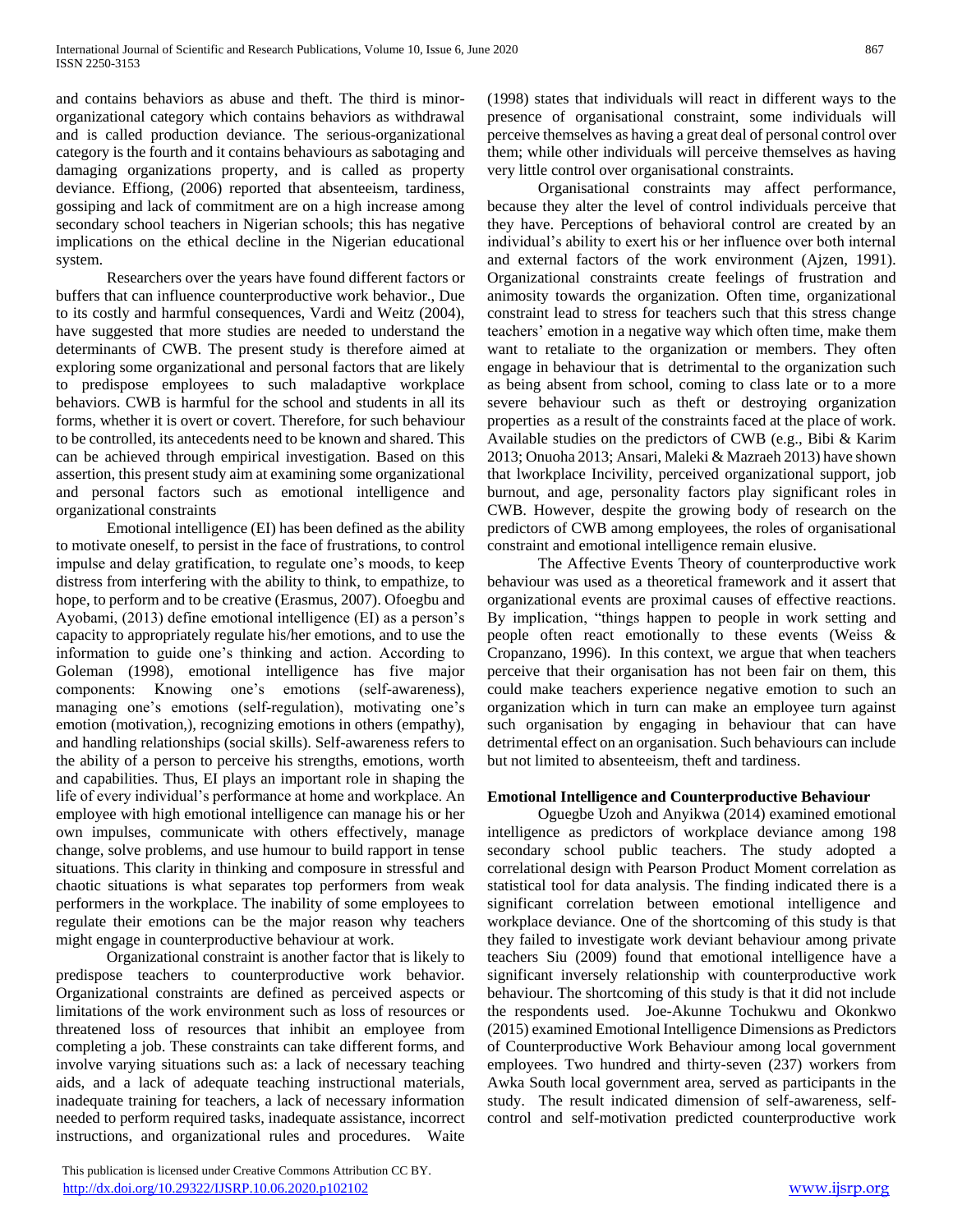behaviour. The study failed to explain the methodology used for the study.

 Bauer (2011) investigated how discrete negative emotions are related to specific facets of counterproductive work behaviors (CWB) among 241 employees. The study found that frequency of experiencing negative emotions influence frequency of committing counterproductive work behaviour in the workplace. Bibi and Karim (2013) examine the moderating role of emotional intelligence in the relationship between workplace incivility and counterproductive work behavior (abuse, production deviance, sabotage, theft, and withdrawal behavior) among one hundred and sixty university teachers. The result showed that there was a positive relationship between incivility and counterproductive work behavior and negative relationship between emotional intelligence and counterproductive work behaviour.

## **Organisational Constraint and Counterproductive Behaviour**

 Ansari, Mazraeh and Arab-Khazaeli (2013) investigate the effect of organizational (distributive justice, organizational constraints) factors on counterproductive work behaviors (CWB). A random sample of 185 employees (men and women) of Second Gas Transmission Operational Area in Iran completed the following research questionnaire. The Findings revealed that there is a significant positive relationship between perceived organizational constraints with total counterproductive behavior and its dimensions. Chand and Chand (2014) investigate the effect between Counterproductive Work Behaviour (CWB) and Job stressors among junior managers (scale -1 officer) of Indian public sector banks. Total 300 junior managers (scale -1 officers) were chosen through purposive sampling technique from various Indian public sector banks. Data was collected by questionnaire method and analyzed with structure equation modeling and Karl Pearson correlation. Result of research study reveals that sabotage, withdrawal and theft dimensions of counterproductive work behaviour were found positive and significant in correlation with organization constraints, quantitative workload inventory, inter personal conflict at workplace and physical symptoms inventory dimensions of job stressors. Aftab and Javeed (2012) find out the impact of job stress on the counterproductive work behavior among 352 bank employees. The results of this study revealed that the job stress among employees leads them somewhat towards counter-productive work behavior and there was sufficient positive correlations exist between job stress and employee CWB. Matthew, Chigozie, and Kosiso (2014) investigated organisational constraint on workplace deviance among 198 teachers from Nigeria. The findings indicated a significant relationship between occupational stress and workplace deviance of secondary school teachers

# **Design**

# II. METHODS

 The study adopted the cross-sectional survey research design. The reason for a cross sectional design was that the participants were selected from four different schools in Ogun State. The independent variables in this study are organisational constraints and emotional intelligence while the dependent variable is counterproductive work behaviour.

# **Participants**

 This publication is licensed under Creative Commons Attribution CC BY. <http://dx.doi.org/10.29322/IJSRP.10.06.2020.p102102> [www.ijsrp.org](http://ijsrp.org/)

 A total of three hundred (300) participants participated in the study. Respondents' gender showed that 116(38.7%) are male, while  $184(61.3\%)$  are female. Also  $37(12.3\%)$  belong to age bracket of 20-24 years, 60(20.0%) fall between age group of 25- 29 years, 54(18.0%) belong to age range of 30-34 years, 37(12.3%) are between 35-39 years, 64(21.3%) belong to age bracket of 40-44 years, 33(11.0%) are between 45-49 and 15(5.0%) are 50years above**.** Also**,** 100(33.3%) are single, majority 198(66.0%) are married, 2(0.7%) are divorced. Larger percent of the respondents are BSc/HND holders with frequency of 203(67.7%), followed by OND/NCE 52(17.3%), then MBA/MSc 25(8.3%), and 20(6.7%) acquired WAEC/GCE/NECO. In addition, 141(47.0%) had 1-4 years working experience, 61(20.3%) had 5-9 years working experience, 62(20.7%) had 10-14 years of experience, 11(3.7%) had 15-19 years of experience and 25(8.3%) had 20 years and above years of experience. Finally, 143(47.7%) were public school teachers, while the remaining 157(52.3%) were from private schools in Abeokuta south local government.

## **Measures**

## **Organizational Constraints Scale**

 The scale is an 11-item that measures Organizational Constraints developed by Spector and Jex's (1998). It is a fivepoint  $1 =$  less than once per month or never to  $5 =$  several times per day). Sample of the item include "I find it difficult or impossible to do my job because of poor equipment or supplies". The scale is reported to have a reliability of 0.97. High scores on the scale represent high levels of constraints while low score represent low constraints. Item-total correlation computed for the present shows all items loading between .47 to .73 and a Cronbach's alpha .90 was obtain.

study; all the items loaded above .30, therefore the coefficient ranges between .47 to .73. In this study a Cronbach's alpha .90 was reported for this scale.

# **Emotional intelligence scale**

 The emotional intelligence scale was measured with the 33-item scale developed by Schutte et al. (1998). The scale is structured on a 5-point rating format ( $5 =$  Strongly Agree,  $1 =$ Strongly Disagree). Some examples of the items read "I know when to speak about my personal problems to others", "I expect that I will do well on most things I try", "I like to share my emotions with others", and "I present myself in a way that makes a good impression on others". The Cronbach's alpha of the Emotional Intelligence is 0.83; test re-test was 0.88 for male and 0.81 for female. In Nigeria, Akomolafe and Ogunmakin, (2014) reported the reliability of 0.79 among secondary school. An itemtotal correlation was conducted in the study; of all the 33 items, 31 items loaded above .30. After the deletion of the two items, the remaining 31 items had item-total correlations items ranging between .33 to .81. The reliability Cronbach's alpha for the resultant scale is 0.96.

#### **Counterproductive work Behaviour scale**

 The 32- item version of Counterproductive work Behaviour (CWB) developed by Spector and Fox (2005) was used to measure counterproductive work behaviour. The respondents was required to respond on a five item category scale ranging from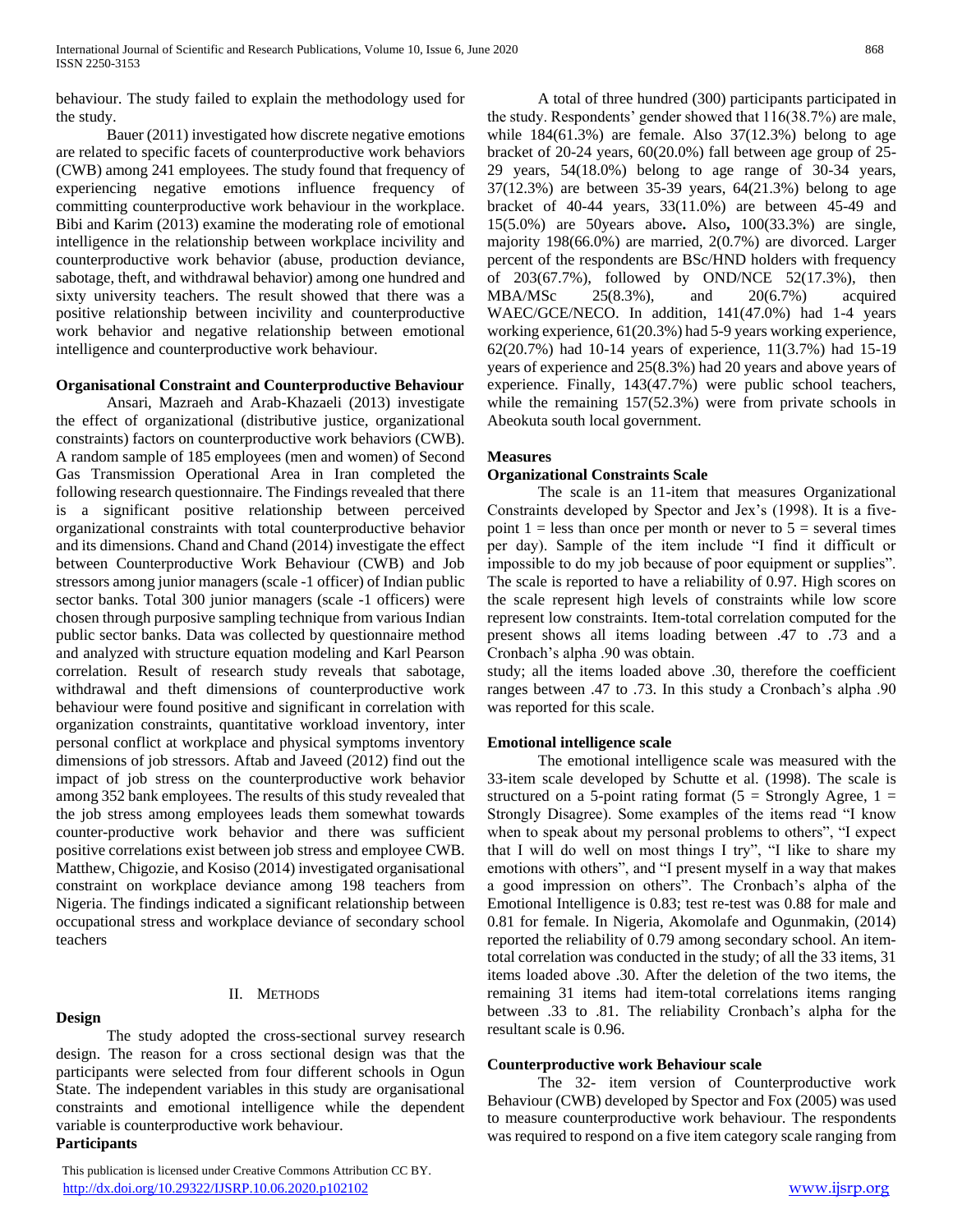1 to 5 where 1, 2, 3, 4 and 5 stand for Never, Once or Twice, Once or Twice per month, Once or Twice per week, and Everyday respectively. This scale is divided into five subscales, including Abuse, Sabotage, Production Deviance, Theft and Withdrawal. The reliability statistics of these dimensions are reported as; Abuse ( $\alpha$  = 0.77), Sabotage ( $\alpha$  = 0.81), Production Deviance ( $\alpha$  = 0.83), Theft ( $\alpha$  = 0.83) and Withdrawal ( $\alpha$  = 0.88). The reliability of the total scale was 0.87.

#### **Procedure**

 The researcher sought participants consent and also assured them of confidentiality and discretion of the study before the commencement of the data collection. Instruction on how to complete the questionnaire was given and, the participants were encouraged to be honest in responding to the questionnaire items and confidentiality was guaranteed. A total number of three hundred and twenty copies of questionnaires were purposively distributed across all the participants in the various schools used but only three hundred were retrieved. The usable questionnaires were subjected to appropriate statistical analysis.

#### III. RESULTS

The correlation coefficients between the studied variables are presented in Table 1.

# **Table 1: Zero-order correlation showing relationship among organizational constraints, emotional intelligence and dimensions of counterproductive work behavior**

| Variables |                            | Mean   | <b>SD</b> |                          | 2        |          | 4        |                          | 6        |  |
|-----------|----------------------------|--------|-----------|--------------------------|----------|----------|----------|--------------------------|----------|--|
|           | Abuse                      | 26.19  | 13.19     | $\overline{\phantom{a}}$ |          |          |          |                          |          |  |
|           | Production deviance        | 4.65   | 2.53      | $.72**$                  |          |          |          |                          |          |  |
|           | Sabotage                   | 4.43   | 2.30      | $.73**$                  | $.72**$  | -        |          |                          |          |  |
|           | Theft                      | 7.55   | 4.21      | .89**                    | $.73**$  | $.75**$  |          |                          |          |  |
|           | Withdrawal                 | 6.52   | 3.29      | $.77**$                  | $79**$   | $.73**$  | $.73**$  | $\overline{\phantom{a}}$ |          |  |
| 6.        | Organizational constraints | 22.44  | 9.50      | .48**                    | $.46**$  | $.41**$  | $.45**$  | .44**                    |          |  |
|           | Emotional intelligence     | 107.46 | 29.40     | $-.38**$                 | $-.37**$ | $-.36**$ | $-.40**$ | $-.32**$                 | $-.15**$ |  |

\*\*Correlation is significant at the 0.01 level (2-tailed).

 Table 1 reveals the association among sub-dimensions of counterproductive behaviour (abuse, production deviance, sabotage, theft, withdrawal). The result shows that there is significant positive relationship between organizational constraints and abuse  $(r = .48, p < .01)$ , indicating that employees with higher organizational constraints express increasing abuse at workplace. There is significant inverse relationship between emotional intelligence and abuse  $(r = -.38, p < .01)$ . Implying that employees with higher emotional intelligence significantly report lower abuse. In addition, there is significant positive relationship between organizational constraints and production deviance  $(r =$ .46,  $p<.01$ ); the result implies that increase in organizational constraints significantly relate to increase in production deviance. The result also revealed that there was inverse relationship between emotional intelligence and production deviance  $(r = -.37)$ , p<.01). Indicating that increased emotional intelligent significantly relate to decrease in production deviance.

 Additionally, organizational constraints had significant positive relationship with sabotage  $(r = .41, p < .01)$ . It implies that employees with higher organizational constraints significantly report higher sabotage. Emotional intelligence had significant inverse relationship with sabotage  $(r = -.36, p < .01)$ ; meaning that increase in emotional intelligence significantly relates to increase in sabotage.

 It was further reveal that organizational constraints had significant positive relationship with the ft  $(r = .45, p<.01)$ . The result implies that increase in organizational constraints significantly relates to increase in theft. There was significant negative relationship between emotional intelligence and theft (r  $= -.40, p<.01$ , demonstrating that increase in emotional intelligence significantly relates to decrease in theft.

 Finally, organizational constraints had significant positive relationship with withdrawal  $(r = .44, p<.01)$ , implying that increase in organizational constraints significantly relates to increase in withdrawal. Emotional intelligence had significant inverse relationship with withdrawal  $(r = .32, p < .01)$ , indicating that increase in emotional intelligence significantly relates to decrease in withdrawal.

 To determine the joint prediction of counterproductive work behavior of teachers by organizational constraints and emotional intelligence. This was tested using multiple regression analysis. The results are presented in Table 2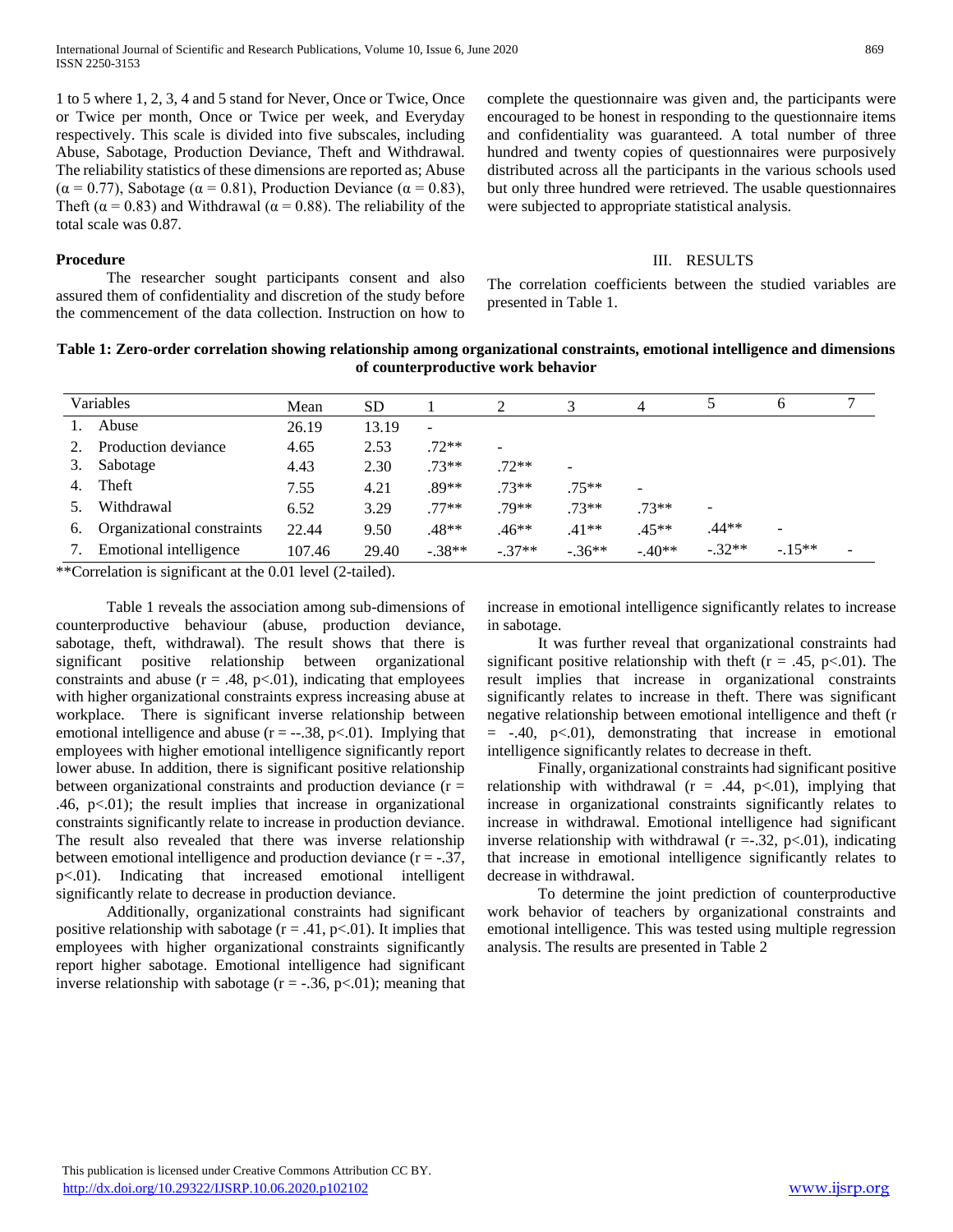| DV                            | <b>Predictors</b>                                  | ß      | t       | ${\bf P}$ | $\boldsymbol{R}$ | $\mathbb{R}^2$ | $\bm{F}$ | $\boldsymbol{P}$ |
|-------------------------------|----------------------------------------------------|--------|---------|-----------|------------------|----------------|----------|------------------|
|                               | <b>Counterproductiv Organizational constraints</b> | .45    | 9.50    | < 0.05    |                  | 0.36           |          | ${<}0.05$        |
| e work behavior               | Emotional intelligence                             | $-.34$ | $-7.11$ | < 0.05    | 0.60             |                | 82.83    |                  |
| <b>Abuse</b>                  | Organizational constraints                         | .43    | 8.89    | < 0.05    | 0.57             | 0.32           | 71.33    | ${<}0.05$        |
|                               | Emotional intelligence                             | $-.31$ | $-6.51$ | < 0.05    |                  |                |          |                  |
|                               | Organizational constraints                         | .42    | 8.47    | < 0.05    |                  |                |          |                  |
| <b>Production</b><br>deviance | Emotional intelligence                             | $-.31$ | $-6.29$ | < 0.05    | 0.55             | 0.31           | 65.43    | < 0.05           |
|                               | Organizational constraints                         | .36    | 7.20    | < 0.05    | 0.51             | 0.26           | 52.59    | < 0.05           |
| Sabotage                      | Emotional intelligence                             | $-.31$ | $-6.11$ | < 0.05    |                  |                |          |                  |
|                               | Organizational constraints                         | .40    | 8.19    | < 0.05    |                  | 0.31           |          |                  |
| <b>Theft</b>                  | Emotional intelligence                             | $-.34$ | $-6.94$ | < 0.05    | 0.56             |                | 68.06    | ${<}0.05$        |
|                               | Organizational constraints                         | .40    | 7.85    | < 0.05    | 0.51             | 0.26           |          |                  |
| Withdrawal                    | Emotional intelligence                             | $-.26$ | $-5.02$ | < 0.05    |                  |                | 50.75    | < 0.05           |

**Table 2: Summary of Multiple Regression Analysis Showing the Prediction of Counterproductive Work Behavior by organizational constraints and emotional intelligence**

 The result revealed that organizational constraints and emotional intelligence jointly predicted counterproductive work behaviour ( $R^2 = 0.36$ , F (2,297) = 82.83, p < 0.05). When combined organizational constraints and emotional intelligence accounted for 36% of the change observed in the self-report of counterproductive work behaviour. This revealed that the collective presence of organizational constraints and emotional intelligence has significant influence on counterproductive work behaviour. The result further revealed that organizational constraints ( $\beta$  = .45, t=9.50 p < .05) and emotional intelligence ( $\beta$  = -.34, t=-7.11; p<.05) were significant independent contributors in the joint prediction of counterproductive work behaviour. The result implies that teachers with high organizational constraints and low emotional intelligence significantly report high counterproductive work behaviour.

 It was further revealed that organizational constraints and emotional intelligence jointly predicted abuse sub-dimension of counterproductive work behaviour ( $R^2 = 0.32$ , F (2,297) = 71.33, p<.05). When combined organizational constraints and emotional intelligence accounted for 32% of the change observed in the selfreport of abuse. Independently, organizational constraints ( $β = .43$ , t=8.89 p <.05) and emotional intelligence (β = -.31, t=-6.51; p <.05) significantly predicted abuse.

 In addition, organizational constraints and emotional intelligence jointly predicted production deviance ( $\mathbb{R}^2 = 0.31$ , F  $(2,297) = 65.43$ , p<.05). When combined organizational constraints and emotional intelligence accounted for 31% of the change observed in the self-report of production deviance. organizational constraints ( $\beta$  = .43, t=8.89 p < .05) and emotional intelligence  $(\beta = -.31, t=.651; p<.05)$  were significant independent predictors of production deviance.

 Apparently, there was significant joint influence of organizational constraints and emotional intelligence on sabotage  $(R<sup>2</sup> = 0.26, F (2,297) = 52.59, p<0.05)$ . When combined

organizational constraints and emotional intelligence accounted for 26% of the change observed in the self-report of sabotage. Mores so, organizational constraints ( $\beta = .36$ , t=7.20 p<.05) and emotional intelligence ( $\beta$  = -.31, t=-6.11; p<.05) were significant independent predictors of sabotage.

 Furthermore, organizational constraints and emotional intelligence on theft  $(R^2 = 0.31, F(2.297) = 68.06, p < 0.05)$ . When combined organizational constraints and emotional intelligence accounted for 31% of the change observed in the self-report of theft. Mores so, organizational constraints  $(\beta = .40, t=8.19; p<.05)$ and emotional intelligence ( $\beta$  = -.34, t=-6.94; p<.05) were significant independent predictors of theft.

 Finally, organizational constraints and emotional intelligence on theft ( $R^2 = 0.26$ , F (2,297) = 50.75, p<.05). When combined organizational constraints and emotional intelligence accounted for 26% of the change observed in the self-report of theft. Mores so, organizational constraints ( $\beta$  = .40, t=7.85; p<.05) and emotional intelligence ( $\beta$  = -.26, t=-5.02; p<.05) were significant independent predictors of theft.

#### IV. DISCUSSION

 The study investigated the predictive role of emotional intelligence and organizational constraints on counterproductive behavior among teachers in Abeokuta, Ogun state, Nigeria. Regarding the hypotheses postulated to guide this present study, the result of the first hypothesis which states that organizational constraints and emotional intelligence will jointly and independently predict counterproductive work behavior revealed that there was joint and independent influence of organizational constraints and emotional intelligence. This study is similar to that of Winkel et.al (2011) who found that emotional intelligence have influence on workplace deviance among 234 individual employees. The study is in line with Wang and Lian (2015) who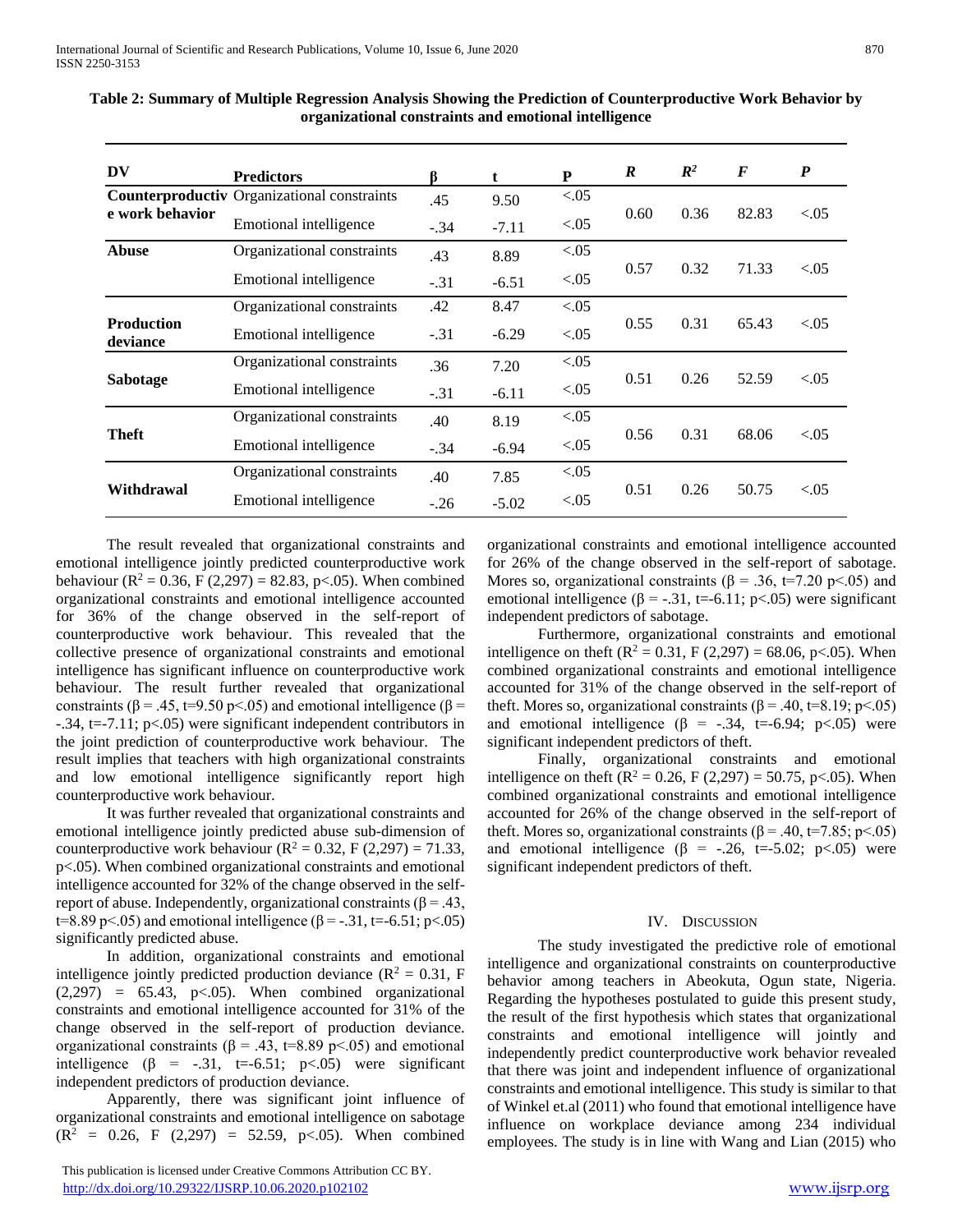found that emotional intelligence and organizational constraints jointly influence counterproductive work behaviour. Other, study bu Mayer et.al (2000) found a joint influence of emotional intelligence and organizational constraints on work deviant behavior among 123 police officers. Theoretically, The Ability Model of Emotional Intelligence reveals that when employees do not have the ability to regulate his or her emotion, they often tend to engage in counterproductive work behaviour. The justification why this findings was so is because when an employees are faced with constraints in the workplace couple with the fact that they don't have the ability to induce positive mood, and manage negative emotions occasioned by this challenges in the workplace could invariably make employee engage in counterproductive work behavior

 The result of this study has made a valuable contribution to the counterproductive work behaviour studies. This study has established that there is a joint influence of emotional intelligence and organisational constraint on counterproductive work behaviour. These two variables have shown to be very important variables if the menace of counterproductive work behaviour among teachers in Nigeria is to be reduced. The result of this study has implication for professional industrial and personnel psychologist, Private school management as well as government. Firstly, the study has practical implication for professional industrial/personnel psychologist, through understanding the role that emotional intelligence and organizational constraint could have on the display of counterproductive work behaviour among teachers as well as appropriate intervention such as psychoeducation as well as counterproductive work behavior reduction interventions that can help reduce counterproductive work behaviour.. Finally, the study also has implication for government policies on improving the standard of education through creating conducive environment that will enhance positive behaviour among employees.

 It is therefore recommended that professional industrial/personnel psychologist should help design an emotional regulation session where teachers who have low emotional intelligence are trained in order to express positive emotions to school management, students, as well as colleagues which invariably will not trigger negative behavior such as engagement of counterproductive work behavior Furthermore, psychologist should help design work in such a way that is devoid of too much constraint which could affect teachers to engage in negative behaviors. Finally, government should enact policies to all secondary schools in Nigeria on the need to create a conducive work atmosphere that will make employee exhibit a positive affect toward the organization.

 This present study is faced with some limitations. This finding of this study may be argued to be relevant or important within the scope of the setting of this study. This is because the respondents of this study were relatively small and only selected from teachers in Abeokiuta in Ogun state, Nigeria; therefore generalizability of the study findings to all public and private secondary school teachers across the globe may be nearly impossible.

 It is recommended that future studies should take into consideration large sample size that cuts across the globe. Also, future research can also improve the method of data collection such as the use of qualitative methods like interview, focus group

 This publication is licensed under Creative Commons Attribution CC BY. <http://dx.doi.org/10.29322/IJSRP.10.06.2020.p102102> [www.ijsrp.org](http://ijsrp.org/)

discussion and observational method. Further studies can also investigate more psychosocial variables that can influence work deviant behaviour with emphasis on comparative analysis of public and private school teachers.

#### **REFERENCES**

- [1] Abdul, K. O. (2008). Emotional intelligence and work effectiveness in service organizations. The preliminary findings. In The 4th National Human Resource Management Conference 17 – 19 August 2008, Tiara Beach Resort, Port Dickson (Unpublished).
- [2] Aftab, H., & Javeed, A. (2012). The Impact of Job Stress on the Counterproductive Work Behavior (CWB), A Case Study from the financial Sector of Pakistan. Journal of Organisational behaviour, 4 (7), 590-604
- [3] Ajzen, I. (1991). The influence of attitudes on behaviour. The Handbook of Attitudes, 173-221.
- [4] Ansari, M., Mazraeh, S., & Arab-Khazaeli, P. (2013) Individual, Job, and Organizational Predictors of Counterproductive Work Behavior. Journal of Basic and Applied Scientific Research,3(4)78-86
- [5] Bauer, J. A. (2011). The Role of Discrete motions in Predicting Counterproductive Work Behavior; University of South Florida. Texas (USA)
- [6] Bennett, R. J., & Robinson, S. L. (2000). Development of a measure of workplace deviance. Journal of Applied Psychology, 85(3), 349-360.
- [7] Bibi, Z., & Karim, K. (2013) Workplace Incivility and Counterproductive Work Behavior: Moderating Role of Emotional Intelligence. Pakistan Journal of Psychological Research, 28(2), 317-334
- [8] Chand, P., & Chand, K. (2014) Job Stressors as predictor of Counterproductive work behaviour in Indian banking sector. International Journal of Application or Innovation in Engineering & Management (IJAIEM), 3, (12), 43-53
- [9] Effiong, D.A. (2006). Employees" job performance as affected by demographic variables in Nigerian educational system. Journal of Educational Management, 5(1-2): 38-
- [10] Giacalone, R. A., & Greenberg, J. (1997, 2004). Antisocial Behavior in Organizations. London. UK: SAGE Publications, Inc.
- [11] Golemen, D. (1998). Working with Emotional Intelligence. New York: Bantam Books
- [12] Idiakheua, E. O. & Obetoh, G. I. (2012). Counterproductive Work Behaviour of Nigerians: An Insight into Make-Up Theory. Interdisciplinary Journal of Contemporary Research in Business, 4(7), 23-34
- [13] Ivancevich, J. M. (2010). Human Resource Management 8th ed. Boston: Irwin McGraw-Hill
- [14] Joe-Akunne, C., Tochukwu, O., & Okonkwo, I. (2015) Impact of Emotional Intelligence and Job Boredom Proneness on Counterproductive Work Behaviour. Advances in Applied Psychology, 1(2), 101-106
- [15] Kanten, P & Ülker, P. (2013). The Effect of Organizational Climate on Counterproductive Behaviors: An Empirical Study on the Employees of Manufacturing Enterprises. Journal of behavioral science, 12, 45-67
- [16] Lau, V. C. S.; Au, W. T., & Ho, J. M. C. (2002). A qualitative and quantitative review of antecedents of counterproductive behaviour in organisations. Journal of Business and Psychology 18(1): 73–99
- [17] Levine, E. L. (2010). Emotion and power (as social influence): Their impact on organizational citizenship and counterproductive individual and organizational behavior. Human Resource Management Review, 20, 4-17. doi:10.1016/j.hrmr.2009.03.011
- [18] Marcus, B., & Schuler, H. (2004). Antecedents of counterproductive behavior at work: A general perspective. Journal of Applied Psychology, 89(4), 647-660. doi: 10.1037/0021-9010.89.4.647
- [19] Matthew, O., Chigozie, U., & Kosiso, A. (2014) Workplace Deviance: A Predictive study of Occupational Stress and Emotional Intelligence among Secondary School teachers. International Journal of Academic Research in Business and Social Sciences, 4(12), 178-186
- [20] Mayer, J. D., Salovey, P., & Caruso, D. R. (2000). Models of emotional intelligence. In R. J. Sternberg (Ed.), Handbook of intelligence (pp. 396- 420). Cambridge, UK: Cambridge University Press.
- [21] Murphey, K. R. (1993). Honesty in the workplace. Pacific Grove, CA: Brooks/Cole.